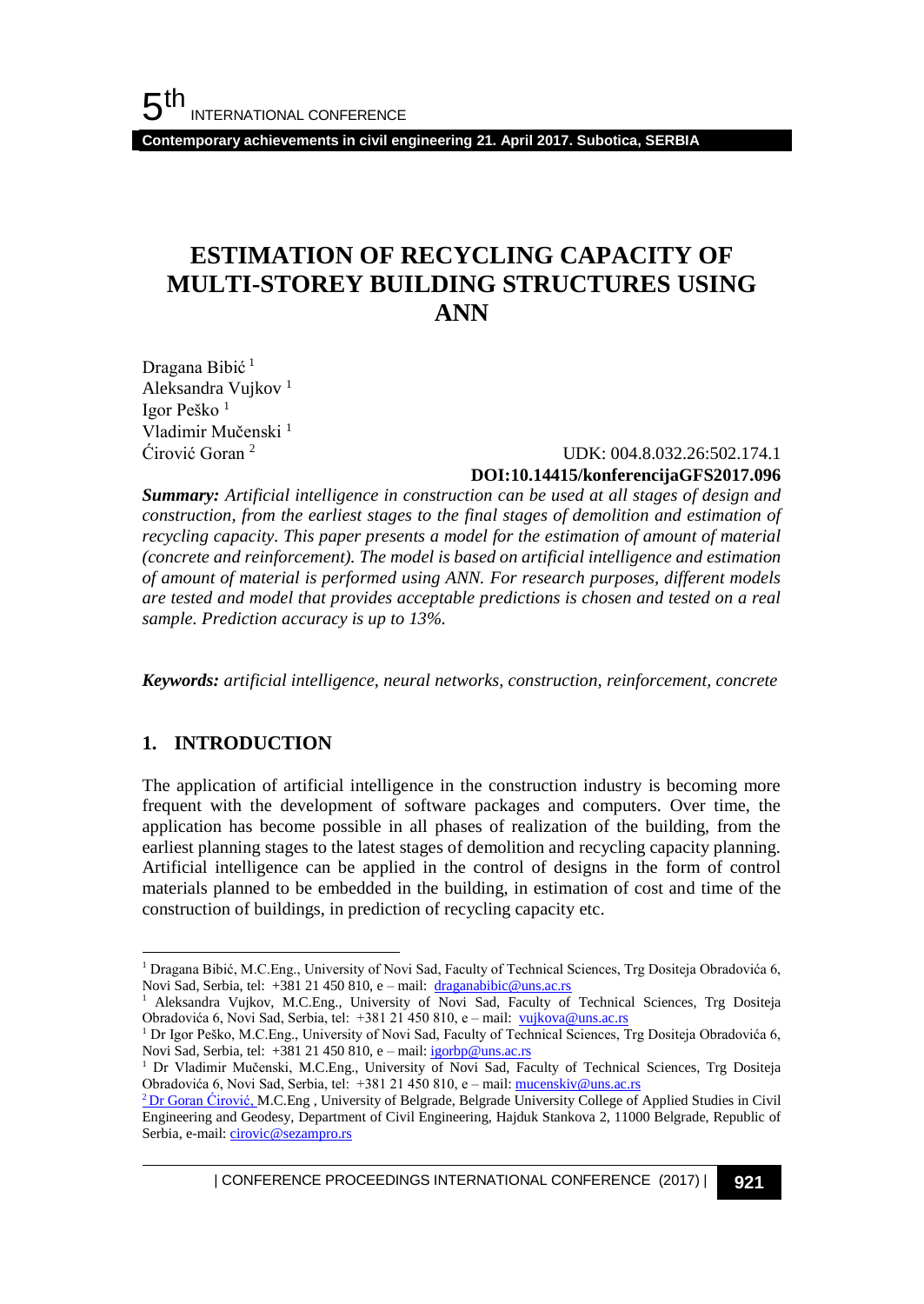One of the most interesting areas of artificial intelligence that has been applied in practice is the development of artificial neural networks, which are considered to be the greatest technological process in recent decades. Artificial neural networks are well demonstrated in situations where the ability to identify hidden connections and patterns is crucial for successful predictions.

Considering very complex problems that may arise in the construction industry, the application of neural networks is more than justified. In this work, we carried out an analysis was of certain parameters which characterize the object for the purpose of predicting the amount of reinforcement and concrete. Estimation of the quantity of material has a multiple use. In the earliest stages of planning, the contractor can easily and quickly assess the costs, while in the latest stage of planning and demolition, artificial neural networks can be used to estimate the quantity of recycling capacity. This way it is possible to save money because the recyclable materials can be re-used for building new buildings, and environmental pollution is reduced because these materials are not disposed on landfills. Also, it reduces the exploitation of natural resources needed for construction. In order to estimate the recycling capacity (reinforcement and concrete) many different models of artificial neural networks were performed. These models have been tested on real samples and those which give the satisfactory prediction accuracy were chosen.

### **2. THE USE OF ARTIFICIAL INTELLIGENCE IN THE CONSTRUCTION INDUSTRY**

In literature, there can be found several different definitions about neural networks. By the definition of Jacek M. Zurad, the "Artificial neural system (NN), are the cell systems that can gain, store and use experiential knowledge." [9]. "Neural networks are systems consisting of a large number of simple elements in parallel linked, whose function is defined by the structure of the network itself, with bond strength between elements and processing that is performed in the network nodes themselves, ie. in elements for information processing. "[8].

In literature we can find the most of artificial neural network for estimating the cost of building projects, while those for estimation deadlines execution of works or in combination deadline and costs appear less frequently. There is almost no mention of the amount of material in the planning, construction, renovation and demolition in the context of estimation.

Also, in literature we can often find the comparative analysis of artificial neural networks with other models to solve the same problem, and combination of them with models of other types of artificial intelligence, for example SVMs or Fazzy logic.

In the following text, several the most important researches in the field of artificial intelligence or artificial neural networks will be briefly shown, and all of them have helped and influenced to come to the research presented in this paper.

Peško (2013) [5] in his doctoral dissertation gave a model for estimating the cost and time of construction of urban roads based on two types of models he compared. The models were based on artificial intelligence, and predictions made by ANN and SVMs model were compared. For data processing, two types of normalization, min-max and z-score, were used. The database has been formed on the basis of 166 projects of urban roads. The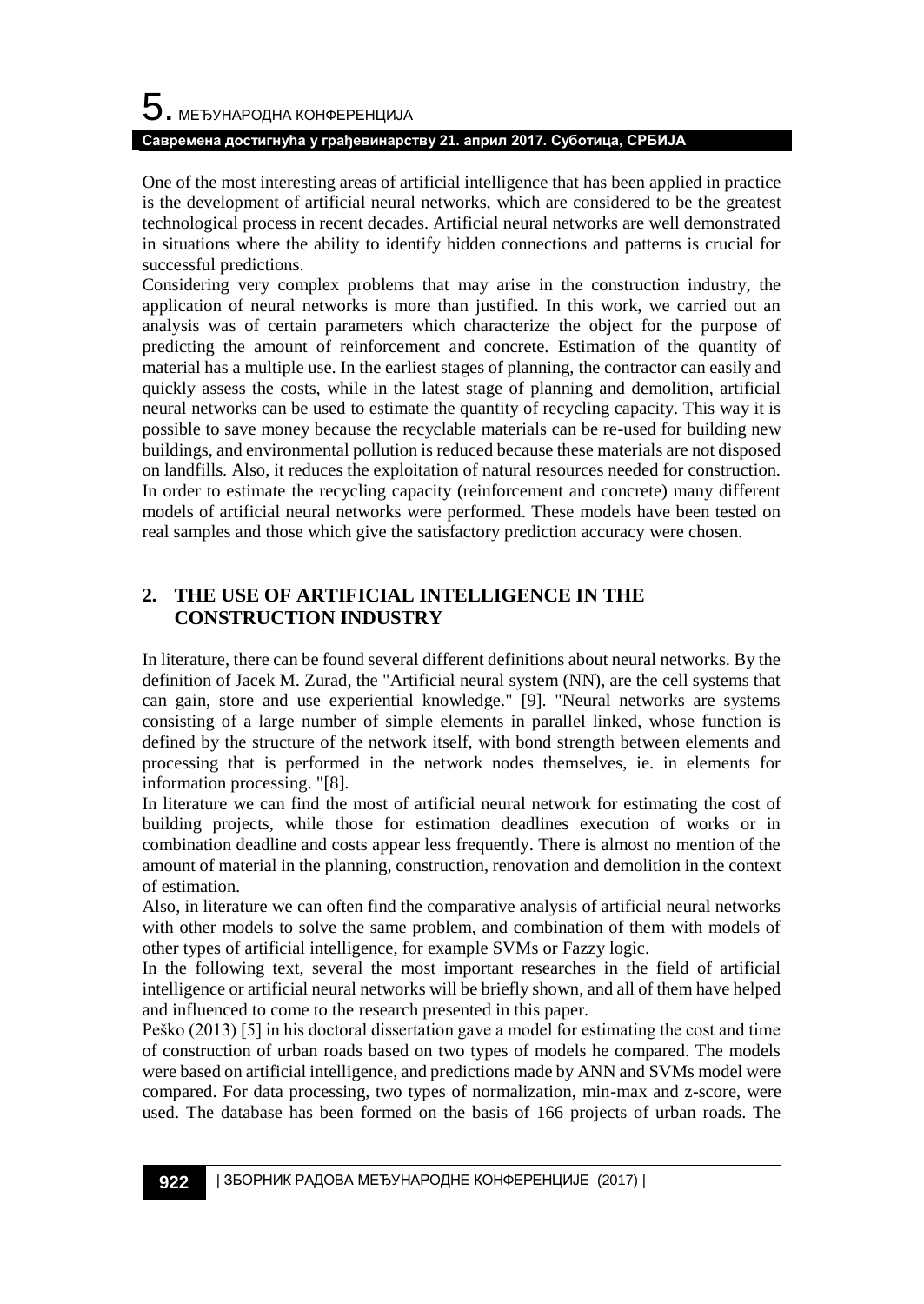#### 5 th INTERNATIONAL CONFERENCE

### **Contemporary achievements in civil engineering 21. April 2017. Subotica, SERBIA**

conclusion was that the SVMs models gave a more accurate prediction and are also easier for formation. Kim et al (2004) [3] published a study that is based on the estimation of costs based on three models and they made a comparative analysis. The models were based on a multiple regression analysis MRA, artificial neural network ANN and reasoning based on cases of CBR. The survey was conducted on 530 projects for residential building constructed in the period from 1997 to 2000 in Seoul. The measurement of accuracy of the model was performed using the absolute error. The best prediction was obtained by applying the ANN, and the disadvantage of this method compared to the CBR model MRA is slow finding the optimal network using an iterative procedure.

Sonmez (2004) [10] made a conceptual model for estimation of different buildings built in the USA in the period between 1975 and 1995. He compared the models made by regression analysis and ANN. Validation was performed on the basis of square error and absolute error expressed in percentage. Also, the advantages and disadvantages of those models were defined as well as comments regarding the simultaneous use of these two models, which may lead to better results if they are used together.

Mučenski et al (2013) [11] published a paper that writes about the estimation of recycling capacity - the amount of concrete and rebar for residential buildings made in the skeletal system. In the set for training 95 projects were found, with 9 input and 2 output data. The models were based on ANN in Matlab. Z-score normalization of data was used. The resulting percentage error and the actual value in this paper is 9.10%.

Ginaydin i Gibson (2004) [1] analyzed the models based on ANN where the output data, the cost of the building, were formed in the way that they were given per m2 of the area of the building. 30 buildings of prestressed concretes in Turkey were analyzed, and the accuracy of prediction was 7%.

Wang i Gibson (2009) [2] analyzed two types of models, trying to carry out the prediction of the success of projects. The first model was based on a simple linear regression, while the second was based on artificial neural networks. They analyzed data for 62 industrial facilities and 78 multi-storey buildings. Analysis via their model showed that the projects for which it was initially done good planning have better performance upon completion.

## **3. CREATION OF A DATABASE FOR ANN MODELS**

The key part of the analysis in the application of artificial intelligence is a database that needs to be well prepared. Although the model training process based on artificial intelligence can be described as approximating functions (correlation between the input and output data), the real "power" is in good generalization. This includes the model's ability not to make a mistake in the regression when entering data that were not used during the training model (a subset for validation). For a good model, valid data base is certainly a necessary condition, but not sufficient. A good model has a good ability of generalization [5]. Four main objectives, i.e. characteristics that a database should possess are: sharing, availability, evolvability and integrity [4].

Quality of ANN depends on the quality of input data used to train the network, as well as on its structure.

This paper analyzes the database formed on the basis of several key parameters of the objects. These parameters also define the main characteristics of the object which are the subject of analysis in this paper. Collected data for buildings are input data for the analysis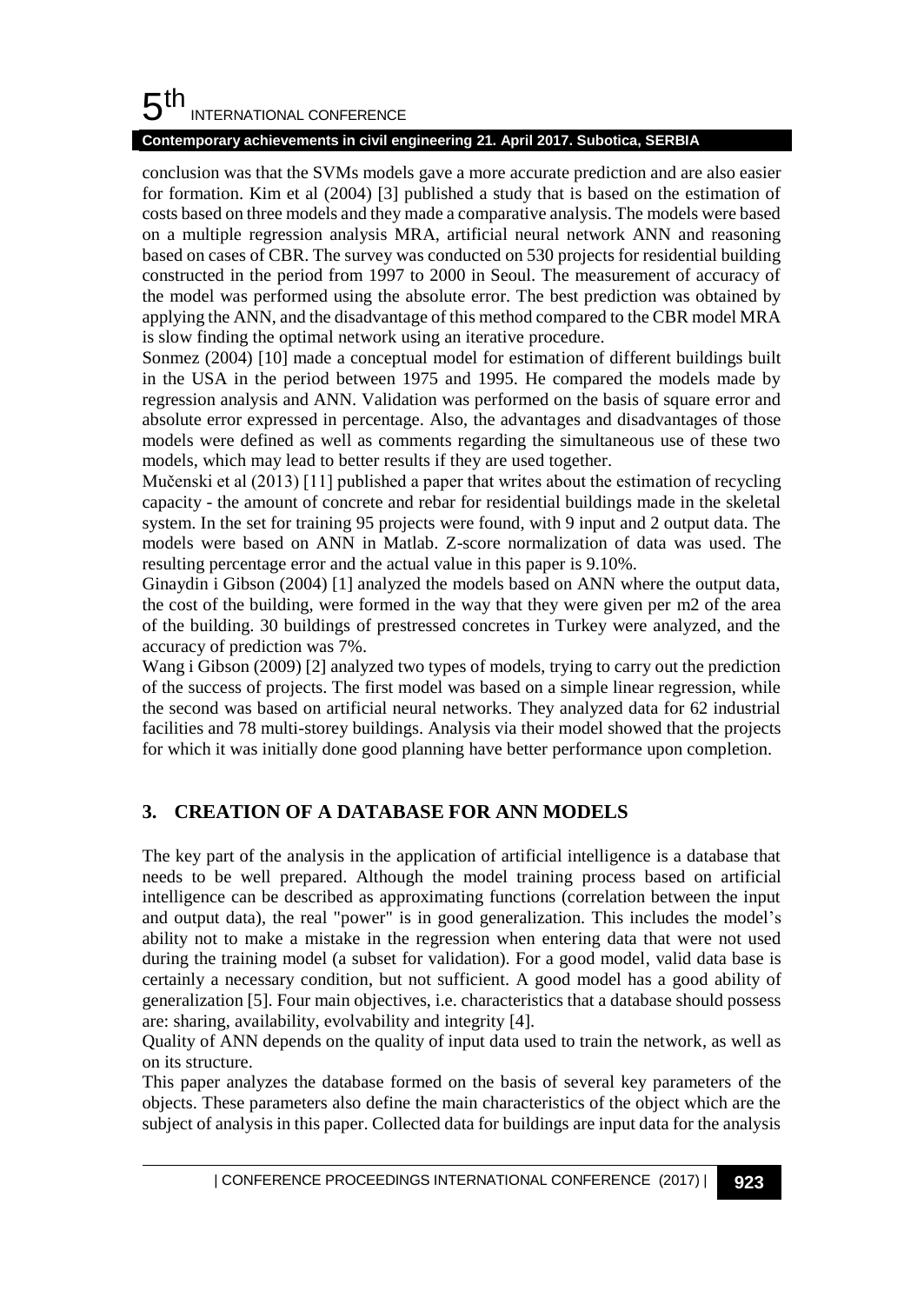# $\mathbf 5$ . међународна конференција **Савремена достигнућа у грађевинарству 21. април 2017. Суботица, СРБИЈА**

and prediction by ANN. Database has been established on the Bill of quantities for 100 projects of residential buildings in Novi Sad. It is important to note that the information taken for the database are derived from design for building permit. Buildings that have been analyzed are multistory buildings made in skeleton structural system. Buildings transfer loads to the ground through the foundation slab. The applied solution is also the most common solution foundation in Novi Sad due to the high level of ground water and soil quality. Objects in the database don't have dilatation or have only one dilatation, as is the case for most residential buildings. Database which is the basis of that analysis for prediction of the amount of material was formed on the assumption that amounts of concrete and reinforcement depend on the following characteristics of the building: the complexity of the structure, the type of floor structure and the type of supporting floor structure mode such quality parameters and total gross area, average gross floor area, transverse raster, the number of walls of the stiffeners, the longitudinal raster of the pillars, the transverse raster of the pillars of quantitative parameters. The parameters mentioned are input parameters for building neural networks. Output values will be the amount of concrete and reinforcement. The complexity of the construction is divided into three parameters (simple, complex and complex medium basis in terms of variety and modified structure in height). As a part of the collected data about buildings, there are two types of the basic floor structure and those are: monolithic reinforced concrete slab, which has been assigned the value of 1 in the primary data base, and a semi-prefabricated construction type "FERT", which has been assigned the value of 2. Type of supporting floor structure is directly on poles or on-line beams. The first mode is assigned the number 1 while the second mode is assigned the number 2. *Table 1* shows the extreme values (range) of qualitative parameters.

|                   |                                                | <b>Database</b> |         |
|-------------------|------------------------------------------------|-----------------|---------|
|                   | <b>Type</b>                                    | min             | max     |
|                   | Total<br>gross<br>area<br>$\lceil m^2 \rceil$  | 1.000           | 7.500   |
| <b>Input data</b> | Average gross floor<br>area $[m^2]$            | 200             | 1.500   |
|                   | Transverse raster                              | 13              | 27      |
|                   | of<br>Number<br>stiffening<br>walls<br>[kom]   | $\theta$        | 13      |
|                   | Longitudinal raster<br>$\lceil m \rceil$       | $\overline{c}$  | 7       |
|                   | Transverse<br>raster<br> m                     | $\overline{2}$  | 6       |
| Output<br>data    | of<br>Quantity<br>concrete $\lceil m^3 \rceil$ | 28.500          | 248.000 |
|                   | of<br>Quantity<br>reinforcement [kg]           | 420             | 3.800   |

*Table 1. Extreme values of input and output qualitative data*

For the building of the ANN model it is necessary to normalize the data in the database. Normalization means that all information in the primary database bring the same level of importance in order to process information in some of the software solutions. Also, some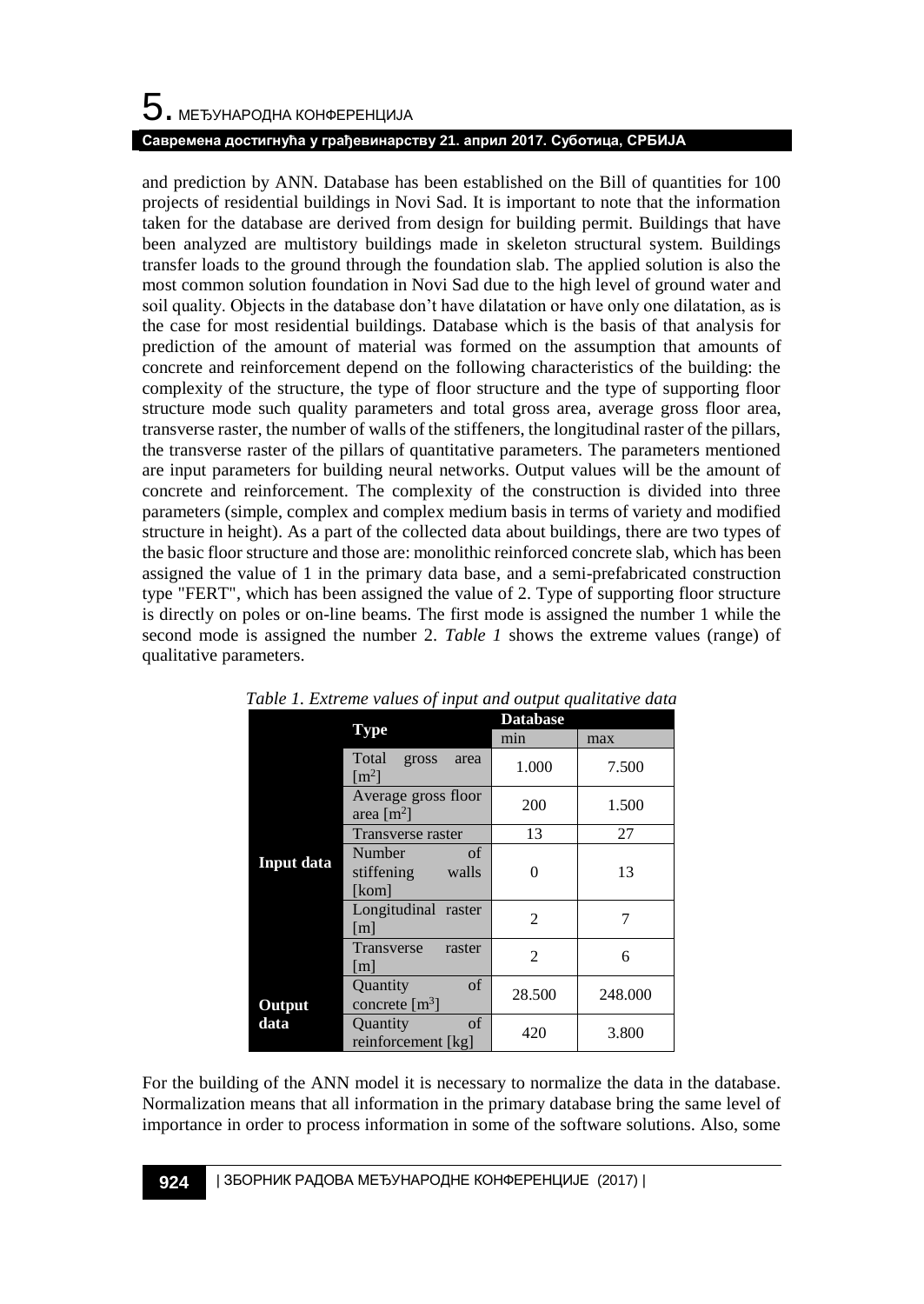#### 5 th INTERNATIONAL CONFERENCE

#### **Contemporary achievements in civil engineering 21. April 2017. Subotica, SERBIA**

of the input parameters are quantitative and some are qualitative, so they can be used as equal, normalization is more than justified in this case. For the purpose of this study, Z Score data normalization method was performed, whose application is presented in detail in the PhD thesis of Igor Peško 2013 [5].

Software that will process the respective database using the ANN is a Dell Statistica 8 [6]. For the valid application of neural networks it is necessary to divide a database ons three subsets: training, testing and validation. The software uses a subset for testing to avoid cases retraining network, and database validation has a control function for prediction on real sample.

Before forming the subsets for training and validation/testing,it is necessary to ensure the homogeneity of the samples. One of the objects from the database on the surface deviates significantly from the majority of the data that are included in the primary database. For the output data to be more accurate, this object will be dropped from database because it can move ranges of prediction. After these corrections , database is homogeneous, it has 99 samples and is further divided in subsets of training, validation and testing. For other characteristics of buildings is not significantly different from the majority sub.

Subsets of validation and testing include 10 buildings. The basic database of 99 buildings is divided into intervals within the amount of concrete and the amount of reinforcement. From the interval with the most reps, more samples for subsets of validation and testing will be taken. This approach to selecting data subsets serves to normalize the range of parameters for extreme values remained the same database. This way, the data for testing and validation themselves are within the range of the set for training.

### **4. BUILDING ANN MODEL FOR ESTIMATION OF AMOUNT OF CONCRETE AND REINFORCEMENT**

Artificial neural networks allow choice of one or more parameters as output data which is different and vary useful from other forms of artificial intelligence who do not have this feature. One model can predict the amounth of a several different materials.

Finding the most appropriate model of artificial neural network is an iterative process and is followed through several steps. The first step is to enter normalized data into software Statistica 8 and classify samples into specific subsets of training, testing and validation. In the second step variable and fixed size are selected. Designed amount of concrete and reinforcement is selected as a variable inputs ie. parameters that will be performed prediction, while the fixed size nine input parameters mentioned in *Chapter 3* is selected. In the next stage, which is the most important one, the number of hidden layers, the weight coefficients and the type of neural network are set. The next parameter that can be set in the building of neural networks are activation functions. The activation function of the output neurons, in case of regression problems in the most of cases, is linear function. When it comes to activation functions of hidden neurons the most commonly used functions are unipolar logistic and bipolar sigmoidal [7]. Therefore, for all models were used activation functions *Logistic and Hyperbolic Tangent* for hidden neurons and for the output neurons were used activation function *Identity*. After selecting all listed parameters, network are trained and results were compared with a sample for validation. On the basis of the percent of the mean absolute percentage error, model which gives the most even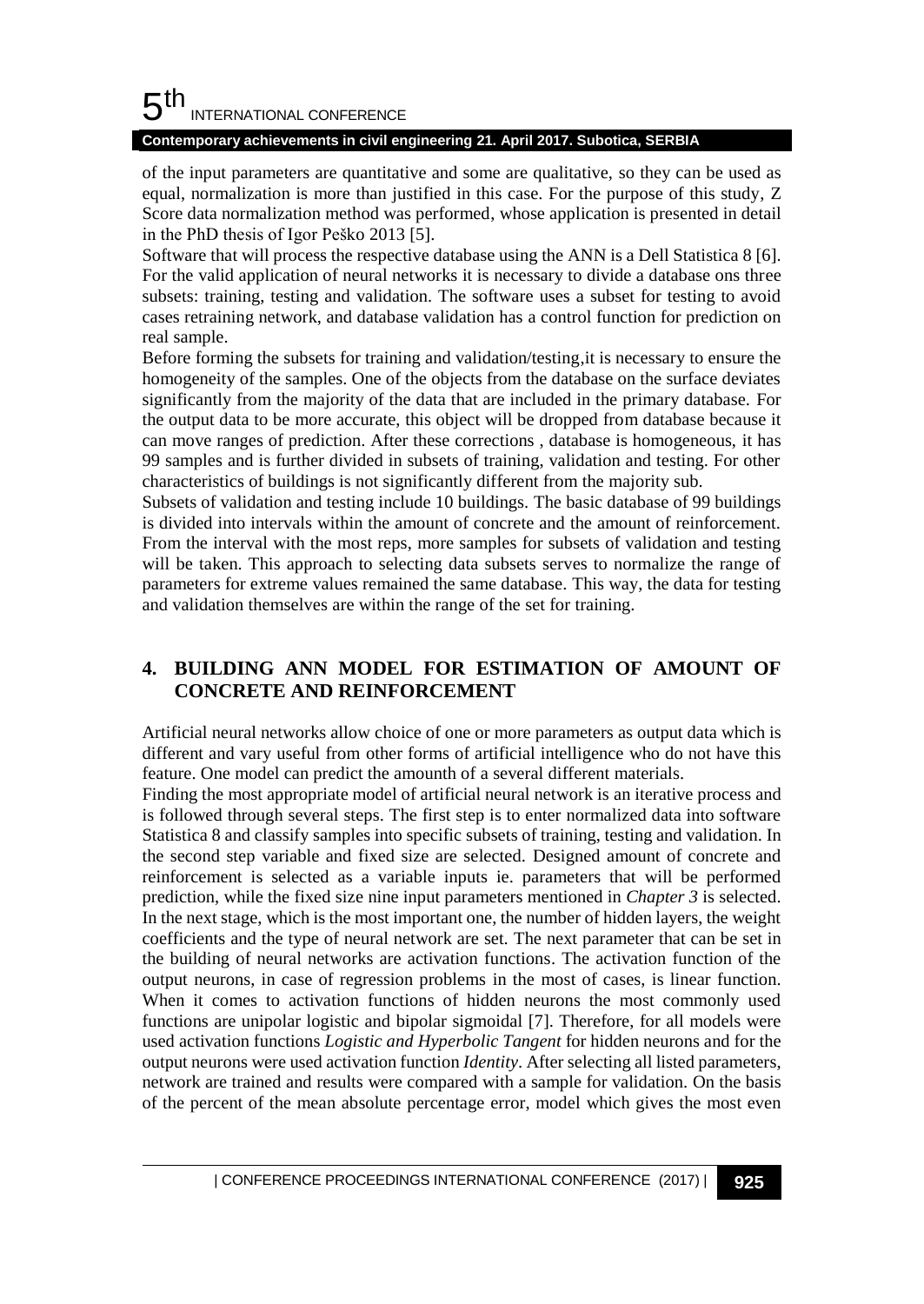$5$ . међународна конференција **Савремена достигнућа у грађевинарству 21. април 2017. Суботица, СРБИЈА**

and most effective solution of predicting (together concrete and reinforcement), was chosen.

#### **Iteration I**

In the first iteration of the training MLP model of the neural network was selected, so as 50 networks for training and a number of hidden neurons is in the range of 1-20. The result gave the best network MLP 9-3-2. This network has function Tanh for hidden neurons and function Identity for output neurons (as the activation function), which is recommended for this type of analysis. This network has three hidden neurons.

#### **Iteration II**

In the second iteration the number of neural networks for training increased with 50 at 1000 and the number of hidden neurons remained in the same range of 1 until 20. Activation functions remain the same. Thus configured model as the best network gives MLP 9-2-2. This network, also, has function Tanh for hidden neurons and function Identity for output neurons (as the activation function).

#### **Iteration III**

In the context of the next iteration, and with experience in the previously formed networks, the number of networks for training is set up to 2000. Number of hidden neurons was adopted at an interval of 1-5 considering that no one network is not coming out of this range in the last two iterations. Activation functions have remained the same but except MLP type of networks, RBF type of networks is chosen too. Number of hidden neurons in RBF network is in the range of 15-30 for this iteration. In this iteration result gave the best network MLP 9-3-2.

#### **Iteration IV**

In this iteration the activation functions are varied. All the available functions for the hidden and output neurons is allowed the software to use. The remaining parameters are chosen as in the iteration III. On the basis of this modification the best network is MLP 9- 2-2 with two hidden neurons. This network has function Exponential for hidden neurons and function Tanh for output neurons.

#### **Iteration V**

A mean absolute percentage error increased in the last four iterations, so, in this iteration parameters are set as in the iteration I in which the most accurate prediction was obtained. Only the number of networks for training increased in 5000. This increase of the number of networks for training also failed to reduce mean absolute percentage error.

After five iterations and modifications of artificial neural networks in several directions we can conclude that in the case of the output data (prediction of amounts of concrete and reinforcement) optimum operating parameters that must be taken in the analysis are for hidden neurons range from 1 to 5, until a sufficient number of training the neural networks is 50. Activation functions should be recommended Tanh and Identity.

On the fallowing figures (*Figure 1 and Figure 2*) are shown absolute percentage error from the correct solutions for all five iterations.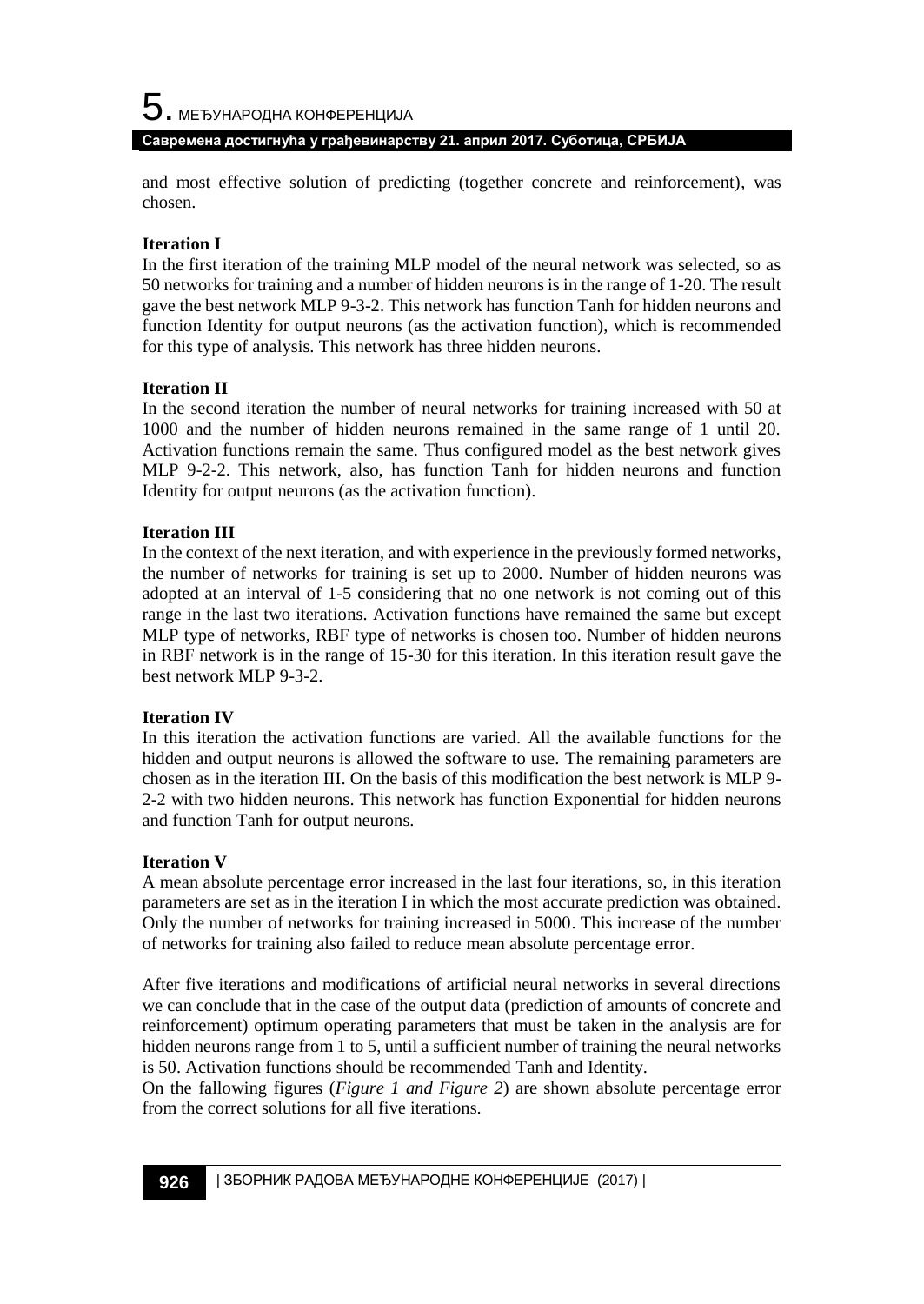**Contemporary achievements in civil engineering 21. April 2017. Subotica, SERBIA**



*Figure 1. The percentage errors for all iterations - predict the amount of concrete*



*Figure 2. The percentage errors for all iterations - predict the amount of rainforcement*

## **5. RESULTS**

Prediction in the diagrams are not homogeneous, not according to the samples (buildings) or either in successive iterations. *Figure 1* shows that the maximum error is on the buildings under the ordinal numbers 1, 33 and 52 in the primary database for predict the amount of concrete while the *Figure 2* detects that the maximum error is in the location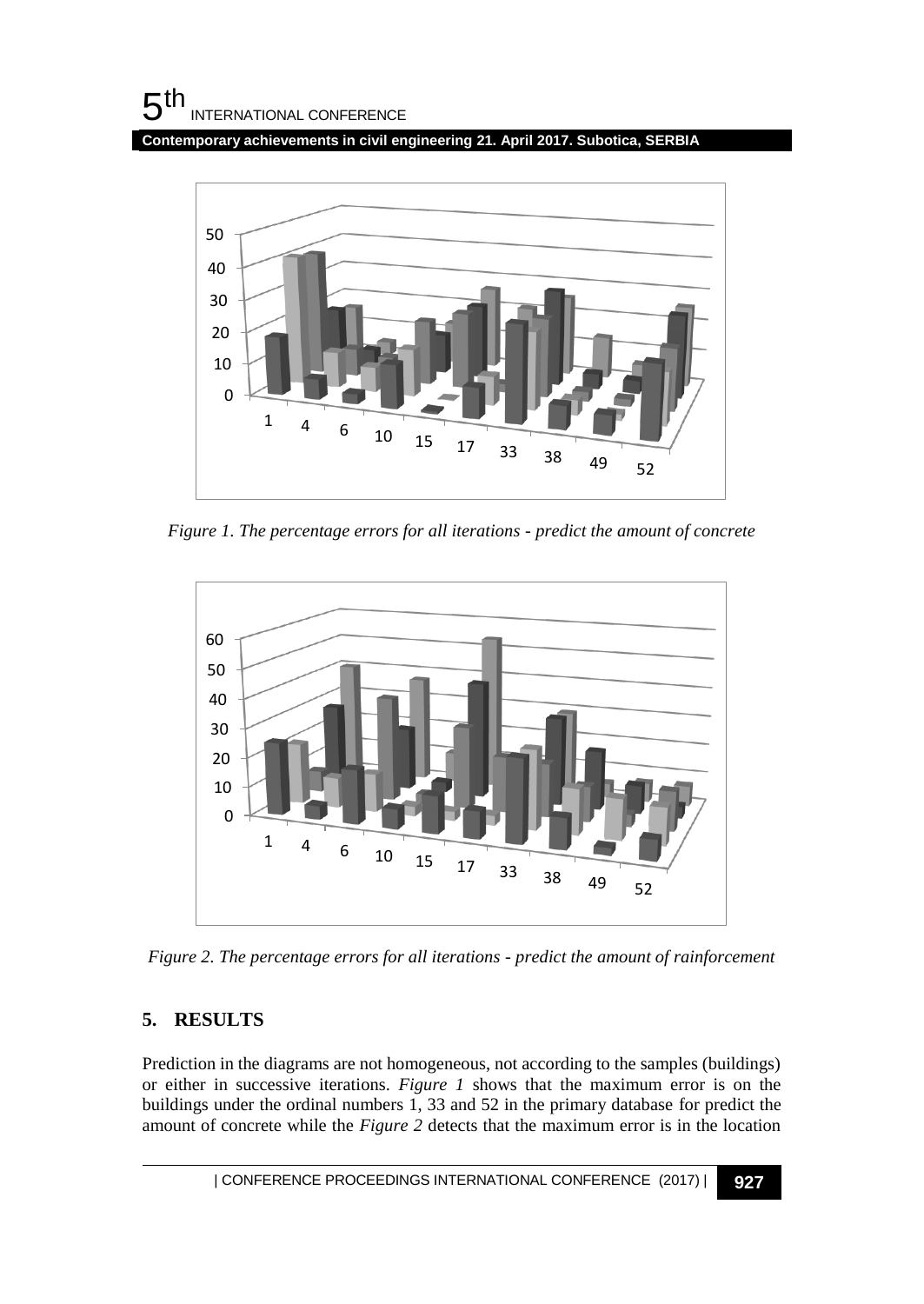#### **Савремена достигнућа у грађевинарству 21. април 2017. Суботица, СРБИЈА**

code 15 for prediction of the amount of reinforcement. Looking at the two *Figures*together the most accurate predictions appear on buildings No. 38 and 49. Maximum error for prediction of amount of concrete occurred for buildings which have the complexity of the base 2 (base medium complicated) and 3 (complex base) and type of floor structure AB monolithic slab which is supported directly on the piers.

Maximum error for prediction of amount of reinforcement occurred for buildings which has simple base, prefabricated celling type "FERT" leaning on-line beams and a small number of stiffening walls. Buildings that have the most accurate prediction of both types of materials are based on the complexity 2 (medium complicated basis), a large number of stiffening walls and have a large total gross area of the building. These samples provide the most accurate prediction even though they have different ceiling systems that rely both on-line beams. Within each iteration of the mean absolute percentage error did not exceed 20%.

However, most convenient and most even (looking at both parameters together) solution is obtained based on the first-ranked network in the first iteration. Obtained optimal network model for prediction of the MLP 9-3-2 with three hidden neurons which has made a prediction of the quantity of concrete with a mean absolute percentage error of 11.62%, while the prediction of quantity of reinforcement with a mean absolute percentage error of 12.46%.

### **6. CONCLUSIONS**

The aim of this study was researching the possibilities of applying methods of neural networks in prediction of the amount of materials. Obtained models can be used for various purposes from the calculation of the necessary amount of material for the construction of a building to estimation of recycling capacity during demolition. Estimation of the amount of materials is based on data on existing buildings constituting the primary database, which is also an input to the model of artificial neural networks. The analysis of the basic database is carried out by software package Statistica 8 and estimation of amount of concrete and reinforcement using artificial neural networks was performed. The methodology is based on the definition of the input parameters, the creation of this model within the software on the basis of which are obtained the output data in the way of prediction of concrete and reinforcement for the buildings defined parameters. Obtained optimal network model for prediction of the MLP 9-3-2 with three hidden neurons which has made a prediction of the quantity of concrete with a mean absolute percentage error of 11.62%, while the prediction of quantity of reinforcement with a mean absolute percentage error of 12.46%.

### **ACKNOWLEDGMENTS**

The work reported in this paper is a part of the investigation within the research project TR 36017 ''Utilization of by-products and recycled waste materials in concrete composites in the scope of sustainable construction development in Serbia: investigation and environmental assessment of possible applications'', supported by the ministry for Science and Technology, Republic of Serbia. This support is gratefully acknowledged.